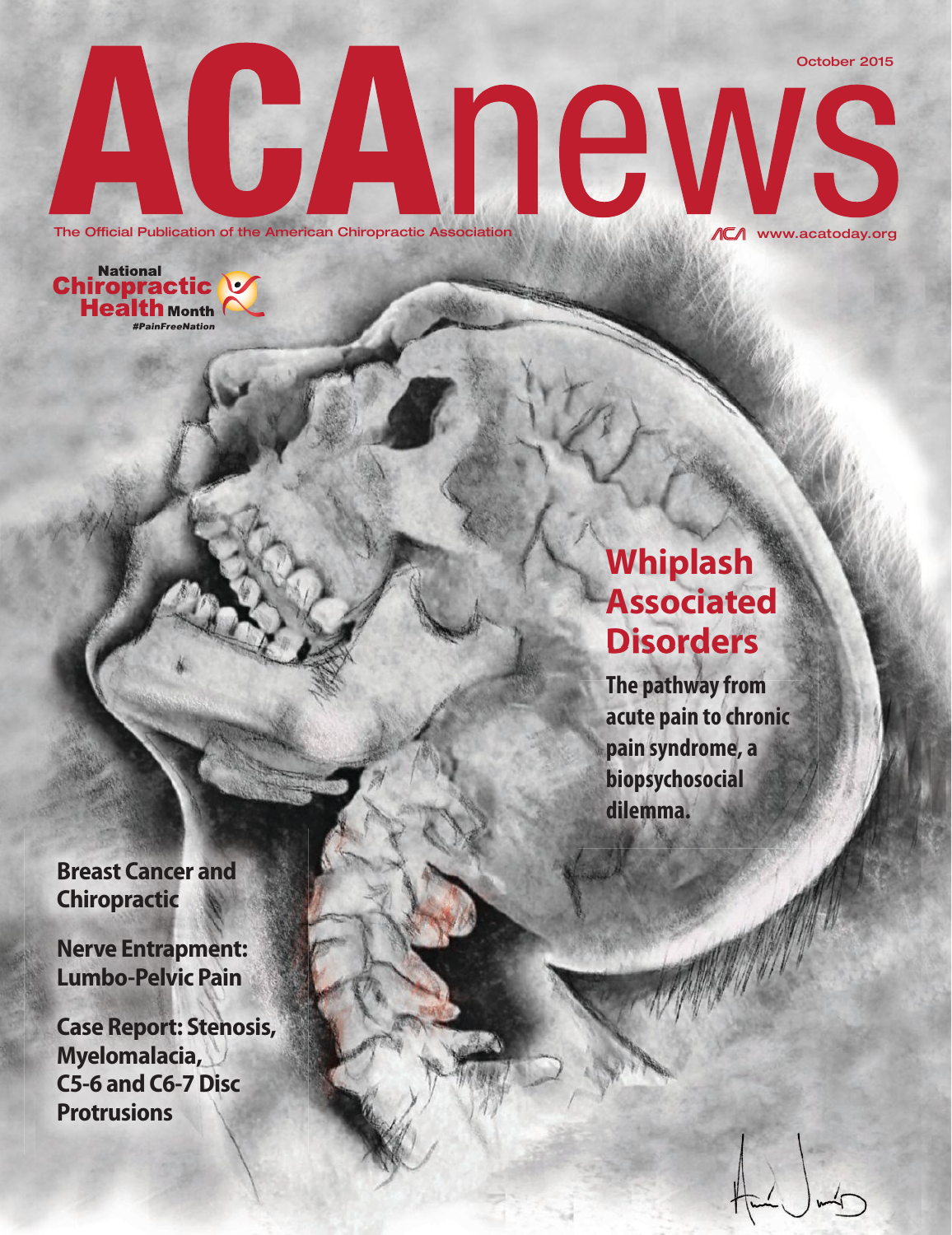# **Whiplash Associated Disorders**

The pathway from acute pain to chronic pain syndrome, a biopsychosocial dilemma.

**By James J. Lehman, DC, and Anthony D. Nicholson, MChiro**

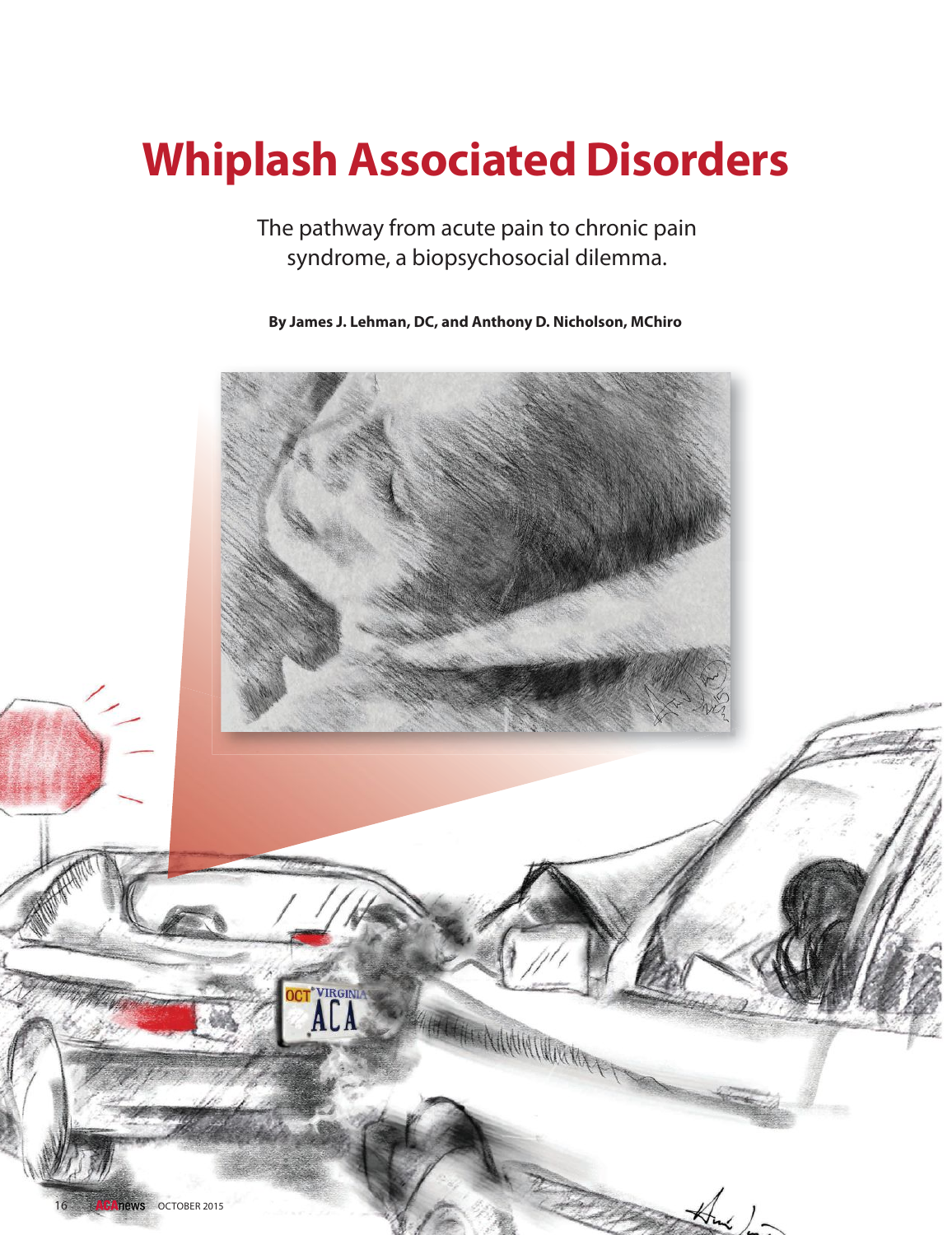

SINCE CROWE FIRST COINED THE TERM "WHIPLASH" IN 1928,<sup>1</sup> IT HAS BEEN ABUSED BY SPINE CLINICIANS, MISUNDERSTOOD BY THE INSURANCE INDUSTRY, APPRECIATED BY PLAINTIFF ATTORNEYS AND CLARIFIED TO SOME DEGREE WITH RECENT RESEARCH. UNFORTUNATELY, MORE THAN 40 PERCENT OF INDIVIDUALS INJURED IN MOTOR VEHICLE COLLISIONS SUFFER FROM POSTTRAUMATIC, CHRONIC PAIN.2

**The Contract Of the Contract Of the Contract Of the Contract Of the Contract Of the Contract Of the Contract Of the Contract Of the Contract Of the Contract Of the Contract Of the Contract Of the Contract Of the Contract** he ICD-9-CM diagnostic code 847.0 was used for whiplash (it has changed under the ICD-10 coding system effective Oct. 1, 2015). I (Lehman) was introduced to the whiplash-type injury at a Parker seminar by Frigard and Belli. It is my understanding that L. Ted Frigard, DC, with his book *847.0, the Whiplash Injury*, published by Richmond Hall Inc. in 1970, introduced many chiropractic physicians and attorneys to the term whiplash.

Dr. Frigard was invited to address California law students at the first annual Practical Law Institute in Riverside, Calif., by his close friend, the renowned attorney Melvin Belli, chairman of the institute. Dr. Frigard's charge was to familiarize attendees with the developments in the field of chiropractic and the chiropractic management of the whiplash injury. The list of speakers at this inaugural meeting included F. Lee Bailey, Naval Judge Advocate Joseph McDevitt, former Governor of California Pat Brown and Melvin Belli.3 It appears that Dr. Frigard was the first DC to introduce California lawyers to chiropractic management for patients suffering with pain as a result of the whiplash injury.

Another book, *The Cervical Syndrome*, written by Dr. Ruth Jackson and published in 1966, described pertinent information regarding the evaluation and management of the cervical syndrome and whiplash injuries.4 Fortunately, I still have my original copy of the final edition. To author a book describing the conservative care for patients suffering with a cervical syndrome or whiplash associated disorders (WAD) was quite a bold endeavor for a female orthopedic surgeon at that time. [Also realize that in 1966, a very popular

movie, *The Fortune Cookie* [alternative UK title: *Meet Whiplash Willie*] starring Walter Matthau and Jack Lemmon, described a whiplash patient as a fraud, seeking financial reward through the court system.]

*-e whiplash-type of injury, as described by Davis, is responsible for the greatest percentage of cervical nerve root irritations. -is type of injury is caused by a sudden forceful movement of the neck in any direction with a sudden recoil in the opposite direction. Such injuries cause typical sprains of varying degrees with subluxation of the articular processes and stretching, tearing or avulsion of, and varying amounts of hemorrhage into the ligamentous and capsular structures. Automobile accidents are responsible for the greatest number of such injuries.5*

After meeting Dr. James A. Mertz in 1976 at a Logan College of Chiropractic homecoming, my perspectives regarding the evaluation and management of whiplash patients changed for the better. He introduced me to the use of videofluoroscopy and the diagnosis of cervical sprain injuries with resultant ligament laxity and biomechanical joint dysfunction. Dr. Mertz described to me the long-term, spinal soft-tissue effects of whiplash injuries and the probability of spinal degenerative joint and disc disease. Unfortunately, he did not publish his data because of the restrictive position of the American Chiropractic College of Radiology (ACCR). Dr. Arthur Croft (Spine Research Institute of San Diego), who has researched and published many articles and books regarding whiplash associated disorders, confirmed the previous and current ACCR positions.

*Videofluoroscopy (VF), previously known as cineradiography, has long been a source of polemics in our profession. Researchers in the 1970s concluded that* 

Dr. James J. Lehman is an associate professor of clinical sciences and director of health sciences postgraduate education at the University of Bridgeport. He is a boardcertified chiropractic orthopedist and neuromusculoskeletal medicine specialist at the Community Health Center Inc., in Waterbury, Conn., a federally qualified health center and a patient-centered medical home. Dr. Lehman teaches nonsurgical orthopedics, neurosciences, neuromusculoskeletal medicine, evidence-based practice and health care reform classes for the University of Bridgeport. He also serves as the team chiropractor for the Bridgeport Bluefish pro baseball team and mentors fourth-year chiropractic clerks and chiropractic residents in orthopedics/neuromusculoskeletal medicine. He can be contacted at jlehman@ bridgeport.edu.

Dr. Anthony Nicholson is the CEO of Chiropractic Development International (CDI), a global continuing education organization for doctors of chiropractic he co-founded 13 years ago. CDI uses innovative online learning technology in over 35 states in North America, along with a growing learner base in the UK, Europe and Southeast Asia. As a partner of Spine Partners Wahroonga in Sydney, Australia, Dr. Nicholson is also a full-time chiropractic physician in private practice and a board-certified chiropractic neurologist. In addition, he is an adjunct senior lecturer in neuromusculoskeletal diagnosis and evidence-based practice at Macquarie University in Sydney.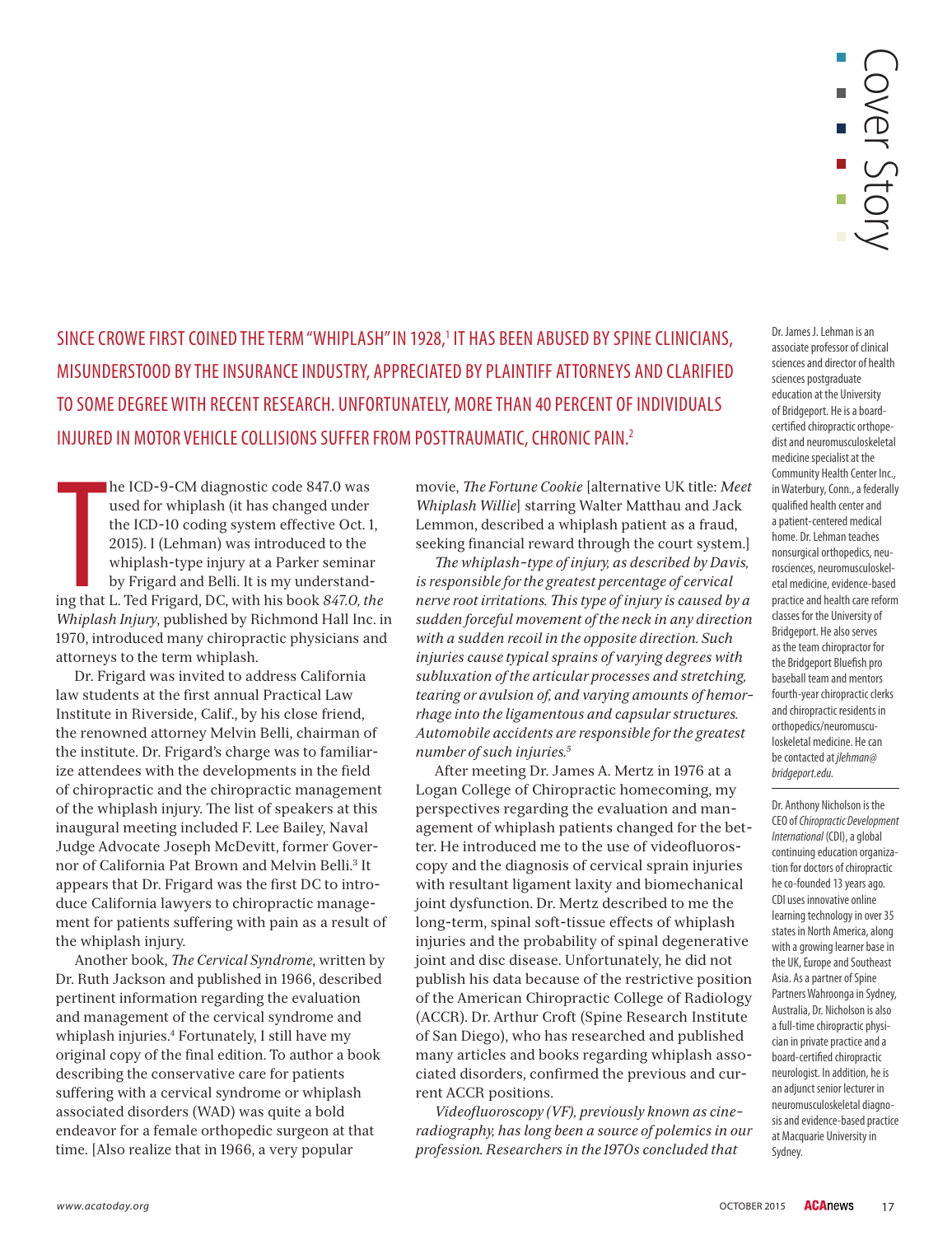*VF was somewhat unreliable due primarily to technical difficulties related to patient positioning and geometric distortion. Due to these criticisms and a concern about inadequate training, the lack of normative data on intersegmental motion, the lack of standardized technique and patient selection protocol, as well as a concern for patient exposure to ionizing radiation, the American Chiropractic College of Radiology (ACCR) adopted a rather restrictive position on VF. More recently, the ACCR has modified and relaxed its position in regard to VF, but not all practitioners are aware of these guidelines, and few refer patients for VF evaluation. At this institute, we have looked into the issue of inter-interpreter reliability, and we have candidly surveyed the attitudes of several of our most prominent radiologists. In this paper, we shall discuss our findings and review salient parts of the most recent (1991) ACCR position on VF.6*

#### **Economic Impact**

The United Nations estimated during 2005 the economic costs of the rearimpact type of whiplash injuries in the United States to be approximately \$2.7 billion per year, including quality of life impacts.7 It was estimated in 2008 that motor vehicle crashes cost the United States government an estimated \$35 billion annually.<sup>8</sup> The *British Columbia Medical Journal* published an article that estimated the costs for whiplash associated disorders to be \$6.8 billion in the United Kingdom and \$13.4 billion for Europe.9 Unfortunately, I cannot find any peer-reviewed evidence that reports the actual costs for the treatment of whiplash associated disorders in the United States.

*-e lack of available U.S. data is particularly startling when considering that the National Highway Traffic Safety Administration (NHTSA) estimates that approximately 806,000 occupants sustain "whiplash" injuries in motor vehicle crashes producing modern-day economic and quality of life costs of more than \$9 billion yearly.*

Although we could not locate the medical costs for the treatment of whiplash associated disorders in the United States, the NHTSA reported the total

costs of motor vehicle crashes in 2000 at \$230.6 billion, with medical expenses of \$32.6 billion.

*-is report presents the results of an analysis of motor vehicle crash costs in the*   $United States in the year 2000.$  The total *economic cost of motor vehicle crashes in 2000 was \$230.6 billion. -is represents the present value of lifetime costs for 41,821 fatalities, 5.3 million nonfatal injuries and 28 million damaged vehicles, in both police-reported and unreported crashes. Lost market productivity accounted for \$61 billion of this total, while property damage accounted for nearly as much as \$59 billion. Medical expenses totaled \$32.6 billion, and travel delay accounted for \$25.6 billion. Each fatality resulted in an average discounted lifetime cost of \$977,000. Public revenues paid for roughly 9 percent of all motor vehicle crash costs, costing taxpayers \$21 billion in 2000, the equivalent of more than \$200 in added taxes for every household in the U.S.10*

#### **Signs and Symptoms of the Whiplash-Type Injury**

-e majority of whiplash patients suffers mild muscle strains and recovers within three weeks without medical care. Unfortunately, up to 42 percent of these traumatized patients begin a journey down a path from acute pain to chronic pain syndrome,<sup>11</sup> a frequently misdiagnosed disease in itself.12 It is essential that the attending physician recognize the signs and symptoms of a whiplash-type injury early in the evaluation phase. Some of the most common signs and symptoms include pain in the neck, visual and auditory disturbances, temporomandibular joint dysfunction, photophobia, dysphonia, dysphagia, fatigue and cognitive difficulties such as concentration, memory loss, anxiety, insomnia and depression.13, 14, 15, 16, 17, 18, 19, 20, 21 Yet, aberrant active cervical range of motion, sensory hyperalgesia, post-traumatic stress disorder, history of previous neck pain and the patients' perceptions of their pain and disabilities due to a whiplash injury are significant findings that point toward a higher probability of chronic pain as a result of the

whiplash-type injury.<sup>22, 23</sup>

Howell concluded that chronic neck pain following a whiplash-type injury could be predicted with the use of the Neck Disability Index (NDI). She found correlations with pain, disability and driving task scores with whiplash associated disorder (WAD) patients. In addition, she reported that active cervical range-of-motion (CROM) reductions were common and important clinical outcome measures related to clinical prognosis of neck disability.24

#### **Pathomechanics of the Whiplash Injury**

#### Cervical Facet Joint Injuries (Zygapophyseal Joints)

Neuroscientific studies have demonstrated since 1976 that whiplash patients suffer with chronic headaches and neck pain because of cervical zygapophyseal joint pain. Approximately 50 percent of these patients experience upper cervical spine joint pain and headaches, while 60 percent experience lower cervical spine joint pain and chronic neck pain following whiplash-type injuries.<sup>25</sup> Post-whiplash-type injuries to the cervical facet capsules are a major cause of acute and chronic neck pain. The biomechanical rationale suggests that sprain injury or overstretching of the zygapophyseal joint capsules stimulates the firing of pain receptors.<sup>26</sup> It has been demonstrated that spinal manual therapy has been effective with the treatment of chronic neck pain due to whiplash-type injuries.<sup>27</sup>

#### Dorsal Root Ganglion and Nerve Root Injuries

Whiplash patients often do not receive an accurate diagnosis or effective treatment. A patient with neck pain following a whiplash-type injury should receive a clinical examination that identifies the type of tissue injured and the pain generators. The differential diagnosis must determine if the patient has incurred a whiplash injury with nerve root entrapment.28

Dorsal root ganglia and cervical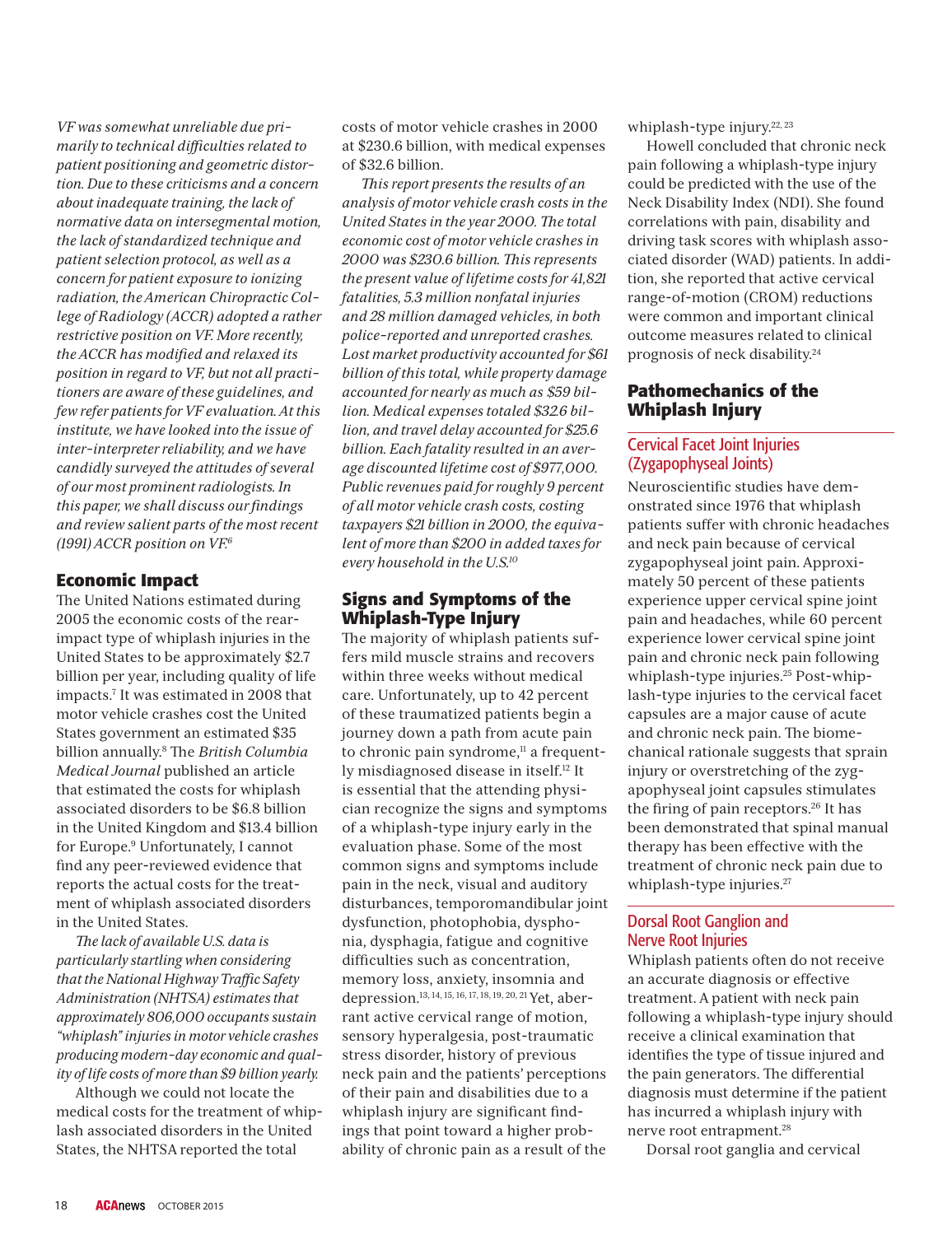nerve roots compressed by herniated disc material and/or osteophytes should lead to a diagnosis of cervical radiculopathy, which may be managed with conservative care, including medications and cervical spinal manipulation.29 Undiagnosed and maltreated compression of dorsal root ganglia and/or nerve roots is common and may contribute to the adaptation in the overall functioning of the neural tissue, which may predispose the whiplashinjured patient to abnormal, centrally mediated pain processing and chronic pain.30 Cervical nerve root entrapments may cause entrapment of the upper cervical nerve roots with resultant progressive, occipital lancinating pain and dysesthesias and sensory deficits that do not respond to conservative chiropractic care. These non-responsive patients suffering with entrapment of the cervical nerve roots may respond to surgical decompression.<sup>31, 32</sup>

#### Cervical Ligament Sprains

Kinematic studies show three distinct periods with the potential to injure the cervical ligaments and facets. The initial stage involves functional flexion deformity of the cervical spine with a loss of the cervical lordotic curve. Next, the cervical spine is subjected to an S-shaped curve caused by extension of the lower and then upper cervical vertebrae. Finally, the entire cervical spine is extended during the third stage of the whiplash mechanism,33 which may sprain cervical ligaments due to overstretching and possibly tearing of ligaments. A sprained cervical ligament demonstrates decreased strength following a whiplash-type injury,<sup>34</sup> which may permit hypermobility or even instability. The "O'Donoghue maneuver" requires performance of a series of range-ofmotion tests that have been used during clinical examinations to determine cervical sprain of ligaments following whiplash-type injuries. A positive test for sprain normally presents ligamentous pain with both active and passive cervical range of motion. The passive range-of-motion-testing is provocative and demonstrates an increased range of motion, which may be confirmed with specialized imaging.<sup>35</sup>

*O'Donoghue maneuver procedure – While the patient is sitting, the cervical spine is actively moved through resisted range of motion then through passive range of motion. Pain during resisted range of motion, or isometric*   $control, signifies muscle strain. Pain$ *during passive range of motion signifies ligamentous sprain.36*

Spinal rehabilitation specialists in the Chicago area claim that when capsular ligaments are sprained, they become elongated and exhibit laxity, which causes excessive movement of the cervical vertebrae (hypermo-

#### Intervertebral Disc Injuries

Patients often present with injuries to the intervertebral discs and ligaments following whiplash-type injuries.42 Large disc protrusions demonstrated on MRI may cause severe and persistent radiating pain. Without early detection and successful conservative care, surgical interventions may be necessary to alleviate the severe radiating pain. Unfortunately, patients with severe injuries to the skull and cervical spine are often misdiagnosed initially. Jonsson et al. reported that 90 percent of whiplash-injured patients with severe sprains to the cervical spine and rupture of ligamen-

Unlike the frequency of intervertebral disc Uinjury, spinal cord injuries are uncommon in whiplash patients. A spinal cord injury is more likely to occur with a whiplash-type of injury in patients with narrow spinal canals.

bility or instability) and a variety of neurological signs and symptoms or whiplash associated disorders. These specialists propose that based upon their clinical studies and experience, patients suffering with chronic pain due to post-whiplash capsular laxity and cervical instability might be offered a curative treatment option rather than surgical intervention.37 Chiropractic physicians performing motion palpation examinations might determine these hypermobile joints to be restricted because of muscle guarding, a common finding with cervical spine instability, and perform spinal manipulation.38 Chiropractic cervical manipulation of patients with posttraumatic cervical spine instability is considered a contraindication<sup>39</sup> and warrants additional evaluation with cervical spine motion imaging study to determine appropriate management. 40, 41

tous soft tissues were missed after radiographic examination. Even more alarming, 98 percent of whiplashinjured patients with discoligamentous sprains were missed with the initial radiographic examination. It is common that whiplash patients with multiple-level soft-tissue injuries such as ruptured intervertebral discs are misdiagnosed upon initial examination within medical facilities, most especially the emergency rooms.43

Unlike the frequency of intervertebral disc injury, spinal cord injuries are uncommon in whiplash patients. A spinal cord injury is more likely to occur with a whiplash-type of injury in patients with narrow spinal canals. The C5-6 segmental level is the most common level of disc injury and the most common site of narrow cervical canals. Hence, there is a greater risk of a lowgrade spinal cord injury at this level due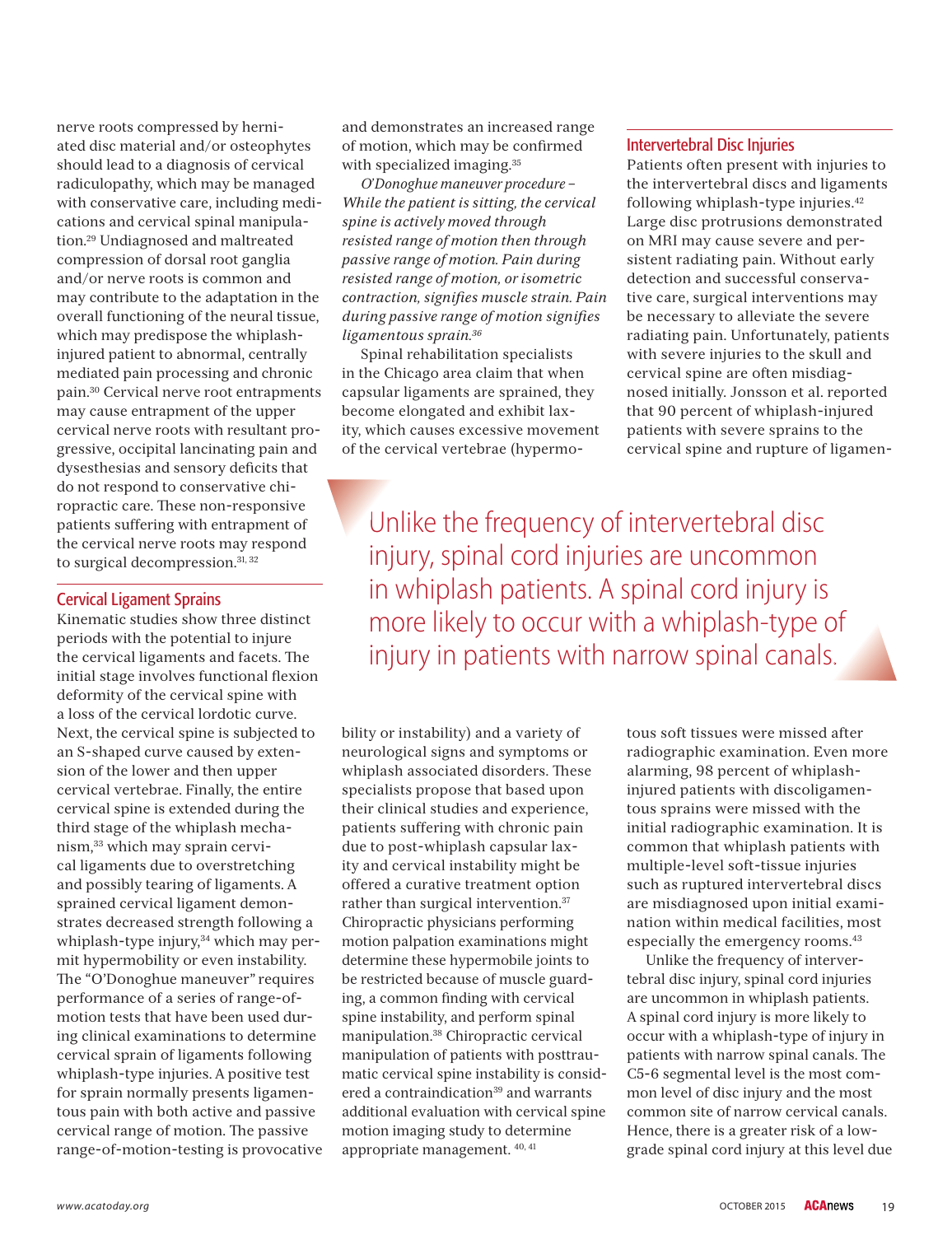to preexisting spinal canal narrowing, the dynamic whiplash narrowing effect and the subsequent increasing cerebral spinal fluid pressure.<sup>44</sup>

It is suggested that the initial evaluation with MRI of patients with whiplash-type injuries to be unnecessary in the acute phase because it is difficult to correlate the initial symptoms and signs to the MRI findings because of the high proportion of false-positive findings. Yet, MRI imaging is indicated later in the course of treatment if the patient continues to experience persistent arm pain with the presence of clinical signs (neurologic deficits) of nerve root compression.45 If conservative chiropractic care does not alleviate the pain and the neurologic deficits persist, it is reasonable to order an MRI and refer the patient for a neurosurgical consultation.

#### Cervical Muscle Strains

The mild whiplash-type injury to the cervical spine involving an overstretching of the cervical muscles (Grade 1 strain) without change in active cervical range of motion or neurological deficits would be categorized as a major injury category 1 (MIC 1).<sup>46</sup> It is probable that the majority of these patients do not present to the emergency room or the chiropractic physician's office for evaluation and they heal without permanent disability or chronic pain, whereas patients with a more significant injury to the cervical muscles (Grade 2 and 3 strains) caused by a whiplash injury may grade their pain and disability as more severe, which may become problematic and lead to myofascial pain syndromes, muscle fatty infiltration and chronic pain.

The study by Brault, Siegmund and Wheeler demonstrated that muscles contract rapidly in response to rearend motor vehicle collisions, and the potential for muscle injury exists due to lengthening contractions. During the acute phase of evaluation, the physical examination procedures requiring provocative maneuvers

must be performed carefully in order to prevent additional insult to the traumatized soft tissues. It is important that the clinician perform an appropriate physical examination and differentiate the soft-tissue whiplash-type injury. As previously explained, the use of the O'Donoghue maneuver does enable the clinician to clinically differentiate strained muscles from sprained ligaments. Patients with a moderate (Grade 2) cervical muscle strain will demonstrate reduced and painful active cervical range of motion, while isometric range of motion will produce obvious pain in the strained musculature. Initially, therapeutic interventions should focus

Possibly, future studies will Pconfirm fatty infiltration of the cervical musculature occurs with patients who develop chronic pain following whiplash-type injuries.

on healing of the injured tissues and relief of pain. Long-term care should attempt to mobilize and strengthen the strained musculature. The chiropractic physician should educate these patients in order to prevent additional whiplash injuries. Patients should be advised to reduce the distance between the head and head restraint while traveling in motor vehicles.47

The demonstration of soft-tissue injuries following whiplash injuries, especially strained muscles, with imaging studies, has been elusive. A 2011 study demonstrated temporal development of fatty infiltrates in the cervical musculature (multifidi) following whiplash injury and an association with chronic pain and post-traumatic stress disorder.48 A follow-up MRI study, published in 2015, provided further evidence of rapid and progressive degeneration

of the cervical musculature following whiplash injuries with fatty infiltration.49 Possibly, future studies will confirm fatty infiltration of the cervical musculature occurs with patients who develop chronic pain following whiplash-type injuries. Such findings would further support a biopsychosocial basis underlying poor functional recovery and development of posttraumatic, chronic pain syndrome.

#### **Biopsychosocial Causes of Chronic Pain Syndrome Following WAD**

The early notion of whiplash focused heavily on its peripheral dimensions.

> However, whether or not an individual descends into chronic pain after a whiplash injury seems to hinge more upon how his or her central nervous system *responds* to the insult rather than the degree of tissue damage.<sup>50</sup> Nociceptive inputs that report actual tissue damage are interpreted by the central nervous system in order to establish a perceived threat level, and the spinal pain pathways are then upregulated accordingly. Indeed, the concept of central

sensitization and its role in amplifying and maintaining a patient's pain experience, even beyond the resolution of the original tissue injury, is now well-known.<sup>51</sup>

The so-called *fear-avoidance model* for WAD has gained considerable traction in the literature over recent years.<sup>52</sup> This conceptual model aims to explain the role of psychosocial factors in promoting central sensitization and therefore developing and maintaining the chronic pain of WAD. Incorporating newer concepts of pain science into daily clinical reasoning will help the clinician better understand, recognize and address these important drivers of central sensitization earlier in the process. The following brief review may therefore be helpful.

The initial injury will involve an intense array of noxious stimuli from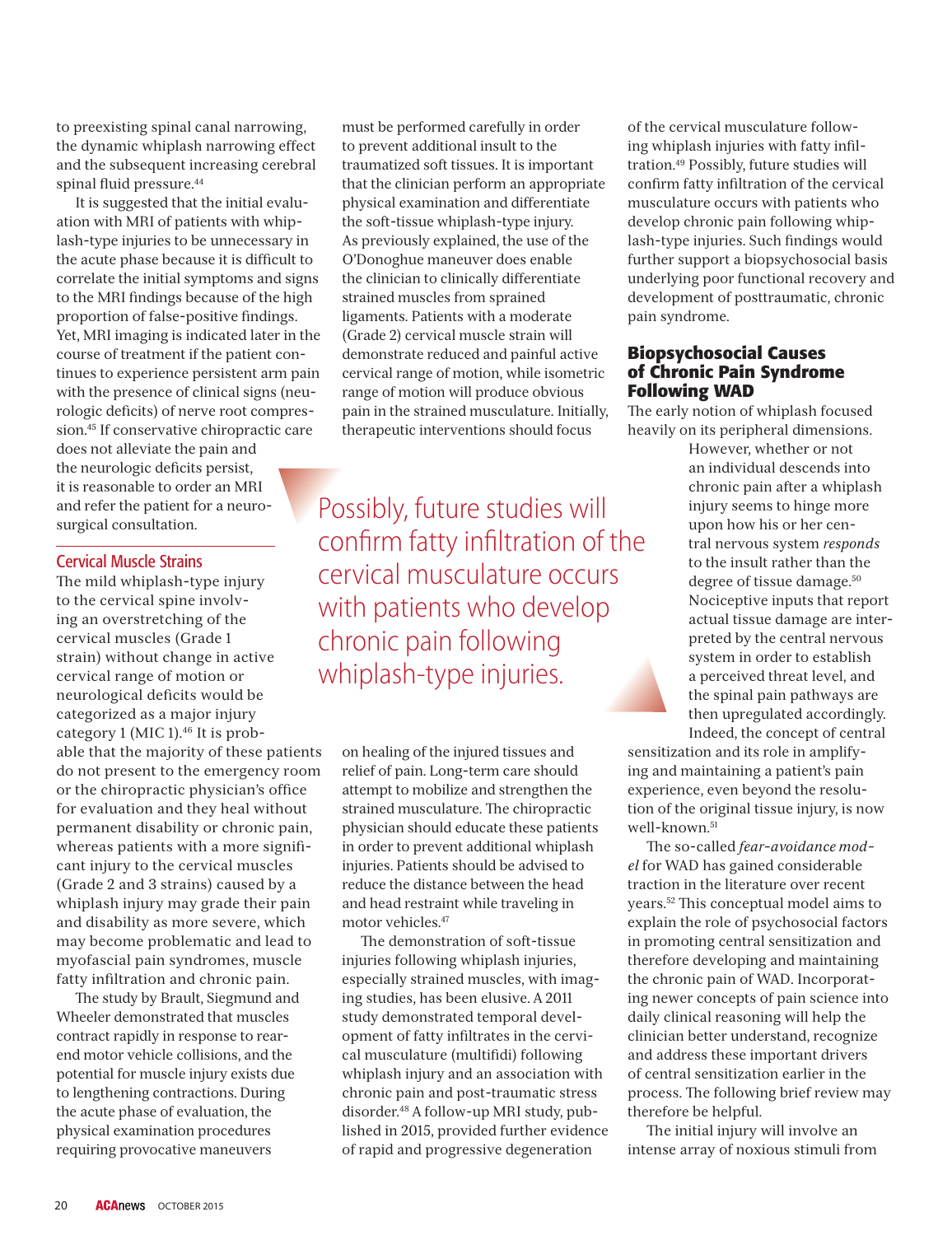the structures mentioned earlier. A noxious stimulus is one that is capable of exacting tissue damage and may be mechanical, chemical (such as inflammation) or thermal. The nociceptive system consists of primary afferent neurons that respond to noxious stimuli and transmit this information onto second-order pain neurons in the spinal cord. If sufficiently intense, these projection neurons relay nociceptive inputs upward to a variety of processing areas in the brainstem and cerebrum that are involved in generating the pain experience. Collectively, these areas have been described as forming a central pain neuromatrix, which performs the role of protection from an evolutionary perspective.<sup>53</sup> In this context, pain is not considered to be a sensation, but is rather more akin to an emotion. We might describe an emotion as an individual's behavioral response to the environment that has adaptive value. This response would therefore be dependent upon his or her beliefs, the social context and circumstances. In this regard, pain is now being viewed as an *output* of the brain based upon perceived threats and the need for protective behavior. There is also known to be an internal evaluative component to pain. That is to say that the pain neuromatrix can be activated by both ascending nociceptive inputs (i.e., reporting real or potential tissue damage) and/or the perceived likelihood of damage occurring based upon the individual's beliefs and expectations. The resulting output behavior is capable of altering motor control (to avoid the use of vulnerable tissues), autonomic control and the descending modulation of the spinal cord neurons that receive primary sensory inputs from tissues. Fundamentally then, the brain seems to determine the way in which we perceive the environment via descending influences. This might explain why expectation acts to modify pain perception54 (due to upregulated response properties of spinal cord neurons), or the perceptual bias that occurs when a switch that will relieve pain is perceived to be closer by a patient who

is experiencing pain versus someone who is asymptomatic.<sup>55</sup>

Gifford's Mature Organism Model nicely conceptualizes the impact of abnormal pain behavior.<sup>56</sup> The process begins with sensory input to the CNS, which is then scrutinized before an appropriate output behavior is generated. Using the example of whiplash, the brain is constantly sampling neck inputs to assess their integrity, as well as the surrounding environment for perceived threats. This input is then scrutinized based upon current beliefs, diagnostic explanations provided by clinicians, past experience and traumas, social constructs (i.e., views of other people as well as factors such as legal or compensatory processes) and cultural influences, etc. It is easy to see how this critical step of central interpretation could produce an output that promotes either recovery or further illness behavior. For example, an overarching belief that the neck is weak and damaged is likely to generate a behavior of overprotection, which is no longer adaptive but rather maladaptive. This would lead to further tissue deconditioning, amplification of the pain response and the ability of non-noxious stimuli, such as joint movement to access the central pain pathways (allodynia). It is therefore not surprising that psychologidelayed onset of deep neck flexors, increased activation of superficial neck flexors, decreased flexor muscle endurance, decreased cervical muscle strength, multifidus muscle atrophy, lower movement velocity, jerky movement patterns, reduced trajectory movement control and irregular and stiffer movement patterns.<sup>58</sup>

There is also another consequence of altered sensory input to the central nervous system from a whiplash injury that is important to consider. Faulty proprioceptive inputs from an injured cervical spine are known to produce postural control deficits.<sup>59</sup> Indeed, the concept of impaired sensorimotor control has added a new dimension to our understanding of the central mechanisms of whiplash disorder.<sup>60</sup> Cervical joints and muscles are richly endowed with receptors that report kinesthetic information directly to the balance control areas of the brainstem. When this reporting is distorted, a conflict arises among visual, vestibular and cervical sensory streams. The result can be a variety of functional impairments in postural stability and eye movement control that lead to symptoms such as dizziness, unsteadiness and visual disturbances.<sup>61</sup> Furthermore, when present in the early stages following injury, these features have been associated with a greater likelihood of transition to chronic pain.<sup>62</sup>

### Pain is now being viewed as an output of the brain based upon perceived threats and the need for protective behavior.

cal factors significantly influence the self-ratings of disability on the NDI in chronic WAD sufferers.57 However, one can also see how the effect of unhelpful beliefs could extend well beyond the perception of pain and play a central role in the development of many of the functional impairments that have been associated with chronic neck pain. These functional impairments include

To be maximally effective in managing the whiplash patient, clinicians should recognize clinical features that are predictive of a transition to chronic pain, identify key points for effective intervention and understand how to gain maximum therapeutic leverage from their explanations, recommendations and manual applications. In general, it would appear that clinicians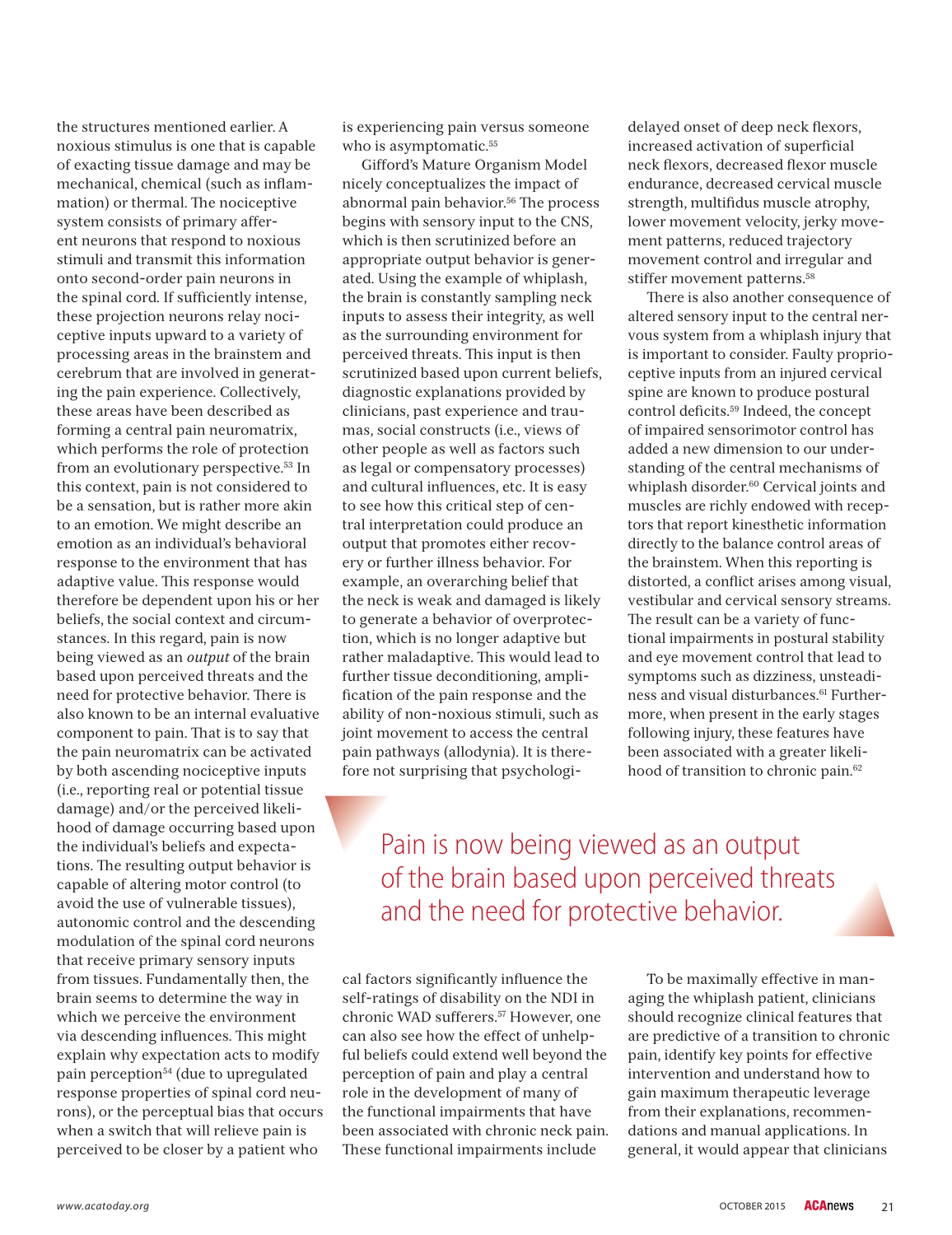The astute clinician should realize the importance of uncovering any unhelpful beliefs and negative interpretations that patients may have regarding the nature and severity of their condition.

probably underestimate both the role of a patient's beliefs (meaning perspective) and the influence of their own words and explanations in determining the level of pain and disability that the patient will or will not experience. The presence of catastrophizing or negative associations between pain and tissue damage and high self-ratings of disability on the NDI should highlight the important need to reframe the patient's interpretation of his or her condition. As well as recognizing symptoms and signs of impaired sensorimotor control, a series of cervical nonorganic signs during the examination have also been established to help identify those individuals with predominantly centrally augmented pain.63

Based upon our current understanding, an overall management strategy that addresses both the peripheral and central dimensions of whiplash injury might therefore be summarized as "reframe, remap and relearn." "Reframe" refers to addressing negative beliefs and interpretations. "Remap" refers to restoring a more accurate proprioceptive representation of the cervical spine in the central nervous system. "Relearn" refers to restoring normal patterns of motor control and healthier associations between movement and pain.

#### **Conclusions**

It is essential that chiropractic physicians take a patient history, perform an appropriate physical examination and recognize the signs and symptoms of a whiplash associated disorder. The examination must identify the injured tissues, pain generators, pathomechanics and differential diagnoses of whiplash associated disorders. Prior to treatment, a competent, evidence-based and patient-centered clinician should recognize the signs and symptoms that might lead to a chronic pain syndrome. We strongly recommend the use of the Neck Disability Index, which might predict chronic neck pain, especially when there are high self-ratings of disability. Indeed, the astute clinician should realize the importance of uncovering any unhelpful beliefs and negative interpretations that patients may have regarding the nature and severity of their condition. The ability of the doctor to supplant a negative association such as *pain equals damage* with a more recovery-oriented association such as *pain equals tissue de-conditioning and the need for reconditioning* may mean the pivotal difference between pain persistence and recovery. It is also important to recognize the presence of sensorimotor control impairments and nonorganic cervical signs during the examination as being more predictive of pain chronicity. Ultimately, a prognosis of chronic pain based upon factors such as previous neck pain, posttraumatic aberrant active cervical range of motion, postural control deficits and prominent psychosocial factors should signal the need to refer the patient to a behavioral medicine provider with expertise in the area of chronic pain syndrome.

*Diagnosis is the key to successful treatment.* (Richard C. Ackerman, DC, FACO)

#### Endnotes

- 1 Crowe H (1928) A new diagnostic spine of neck injuries. *Calif Med* 100:12–13.
- 2 Barnsley L, Lord S, Bogduk N. Whiplash injury. *Pain.* 1994;58: 283–307.
- 3 Frigard addresses law students. World-Wide Report*,* 1971 (Mar) p 2. Available from: *www. chiro.org/Plus/History/Persons/Frigard/Frigard\_Chronology.PDF.*
- 4 Jackson R. The Cervical Syndrome. Third Edition, Revised Second Printing, July 1971. Charles C. Thomas Publisher, Springfield, IL.
- 5 Jackson R. The Classic: The Cervical Syndrome. *Clin Orthop Relat Res*. 2010 Jul; 468(7): 1739–1745. Published online 2010 Feb 23.
- 6 Croft AC, Young DN. Videofluoroscopy: a sampling of chiropractic radiologist's opinions. *Topics in Diagnostic Radiology and Advanced Imaging*, 2(1): 4-10, 1994.
- 7 United Nations. No WP29-135-17. World Forum for Harmonization of Vehicle Regulations (WP.29), 139th session: United Nations Economic and Social Council. 2005. Request to list in the compendium of candidate global technical regulations (compendium of candidates) the United States of America Federal Motor Vehicle Safety Standard (FMVSS) No. 202—Head restraints; p. 6.
- 8 Miller TR, et al. Costs of Crashes to Government, United States, 2008. *Ann Adv Automot Med*. 2011 Oct; 55: 347–355. Available from: *www.ncbi.nlm.nih.gov/pmc/articles/ PMC3256813/pdf/fi le093fi nal.pdf*.
- 9 Galasko C, Murray P and Stephenson W. Incidence of whiplash-associated disorder. Issue: *BCMJ*, Vol. 44, No. 5, June 2002, page(s) 237- 240 Articles.
- 10 Blincoe LJ, Seay AG, Zaloshnja E, Miller TR, Romano EO, Luchter S and Spicer RS. The Economic Impact of Motor Vehicle Crashes 2000. National Highway Transportation and Safety Administration, May 2002.
- 11 Barnsley L, Lord S, Bogduk N. Whiplash injury. *Pain*. 1994;58: 283-307.
- 12 The Mayday Fund. A Call To Revolutionize Chronic Pain Care in America: An Opportunity for Health Care Reform. Available from: *www. maydaypainreport.org/docs/A%20Call%20 to%20Revolutionize%20Chronic%20Pain%20 Care%20in%20America%2003.04.10.pdf.*
- 13 Anagnostara A, Athanassopoulou A, Kailidou E, Markatos A, Eystathidis A, Papageorgiou S. Traumatic retropharyngeal hematoma and prevertebral edema induced by whiplash injury. *Emerg Radiol.* 2005;11:145-149.
- 14 Brademann G, Reker U. [Paralysis of the superior laryngeal nerve after whiplash trauma]. *Laryngorhinootologie*. 1998;77:3-6.
- 15 Ortega-Martinez M, Cabezudo JM, Gomez-Perals LF, Fernandez-Portales I. Anterior cervical osteophyte causing dysphagia as a complication of laminectomy. *Br J Neurosurg.* 2005;19:174-178. *http://dx.doi. org/10.1080/02688690500145779.*
- 16 Provinciali L, Baroni M. Clinical approaches to whiplash injuries: a review. *Crit Rev Phys Rehabil Med.* 1999;11:339-368.
- 17 Stovner LJ. The nosologic status of the whiplash syndrome: a critical review based on a methodological approach. *Spine*. 1996;21:2735-2746.